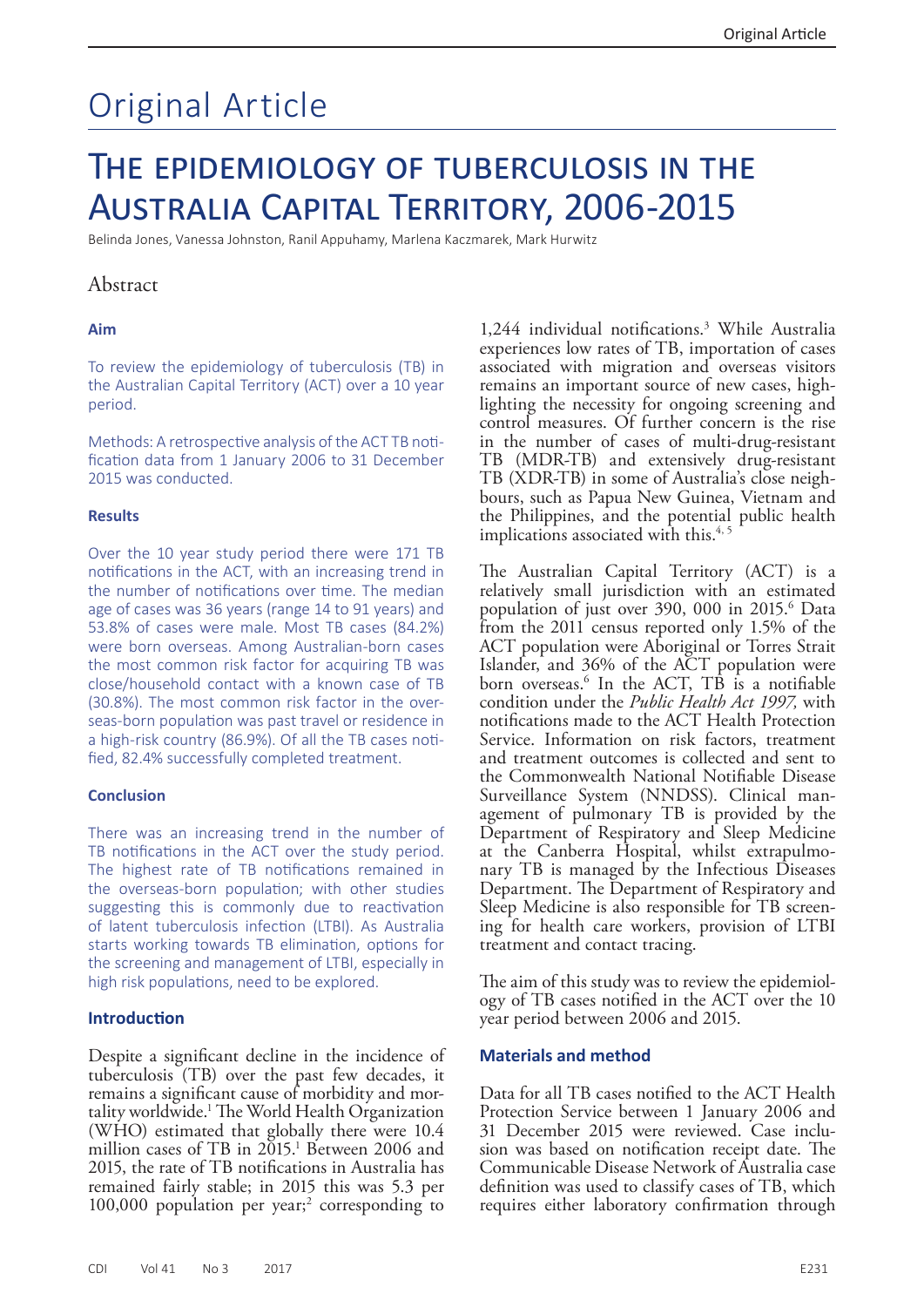isolation of *Mycobacterium tuberculosis* or detection through nucleic acid, or a clinically consistent picture as assessed by a clinician experienced in the diagnosis of TB.7

Data were obtained from the ACT Notifiable Disease Management System database and associated enhanced data spreadsheets. This included: demographics, year of arrival to Australia (if applicable), notification date, diagnostic testing results, site(s) of infection, risk factors for TB, HIV status, resistance profile, case classification and outcome.

Annual rates of TB were calculated using the midyear ACT population estimate for each year, taken from the Australian Bureau of Statistics Estimated Resident Population, States and Territories.<sup>8</sup> Age group rates were calculated using 2010 mid-year estimated ACT resident population data.<sup>9</sup>

When reviewing the country of birth or travel history of cases, high-incidence countries were those with an annual incidence of more than 40 TB cases per 100,000 population as estimated in the World Health Organization Tuberculosis Report 2016.1

Negative binomial regression analysis was used to determine the trends in the number and rate of TB notifications over the 10-year study period. The data were analysed using Microsoft Excel®  $(2007)$  and SPSS<sup>®</sup> (Grad Pack v23.0 for Mac). STATA 14® was used for the trend analysis.

## **Results**

## **Rates of TB**

The ACT received 171 notifications of TB between 1 January 2006 and 31 December 2015, with a range of 10 to 30 notifications per year (Figure 1). Over the 10-year review period there was a single cluster of TB involving 10 cases with the same whole genome sequence, 8 of whom had an epidemiological link.

Between 2006 and 2015 the rate of TB notifications in the ACT ranged from 2.8 per 100,000 ACT population per year to 7.8 per 100,000 ACT population per year. In 2009 and 2014, the ACT notification rate was higher (6.5 and 7.8 per 100,000 ACT population per year, respectively) than the national average (6.0 and 5.7 per 100,000 national population per year, respectively).

Analysis of the trend in TB notifications over the 10 year period showed a significant increase in the number of cases ( $p = 0.05$ ). An upward trend in notification rate was also seen, although this was not statistically significant ( $p = 0.15$ ).

### **Socio-demographic characteristics of TB notifications**

Of the TB notifications, 53.8% (n=92) were male. The median age of cases was 36 years (range 14 to 91 years) (Figure 2). The majority of cases (84.2%) were overseas-born (Figure 3). Of these, 127 (87.6%) cases were born in a high-incidence country. The most common countries of birth were India, Vietnam and China. The majority of the overseas-born population (68.1%) were Australian residents (citizens or permanent visa holders), and the remainder were overseas students (15.3%), visitors (12.5%), 5 cases (3.9%) were classified as 'other', and one case (0.8%) was a refugee (Figure 4). Only a small number of overseas-born cases (7.6%, n =11) were diagnosed through a TB health undertaking. One case occurred in a person of unknown country of birth. Of these cases, 15.2% (n=26) were in Australian-born individuals, none of whom identified as being of Aboriginal or Torres Strait Islander origin.

Of the TB cases in people born in a high-incidence country, the median time between arrival in Australia and diagnosis of TB was 4 years (range of <1 year to 66 years) (Figure 5). A high proportion of the notifications occured within the first 3 years of arrival in Australia (47.2%).

## **Clinical characteristics**

## **Site of infection**

Nearly half of the TB notifications (49.7%) between 2006 and 2015 were for pulmonary-only disease (Table 1), 40.4% were extrapulmonary, and 9.9% were both pulmonary and extrapulmo- nary disease. Sites of extrapulmonary infection included lymph node (44.2%), pleura (14%), bone (8.1%), peritoneal (8.1%), genitourinary (7.0%), and meningeal (2.3%). Disseminated TB disease occurred in 4.7% of cases.

## **Case classification**

The majority of TB notifications (91.2%, n=156) were classified as new cases (Table 1). Eleven cases (6.4%) were classified as relapse (relapse of previously treated disease or a new episode of TB caused by re-infection) following treatment in Australia or overseas. The relapse rate was 0.8 per 100,000 population per year in 2012 and 0.5 per 100,000 population per year in 2013.

#### **Laboratory confirmation**

Approximately one third (35.3%) of pulmonary or pulmonary plus extrapulmonary cases were sputum smear positive on microscopy. The majority of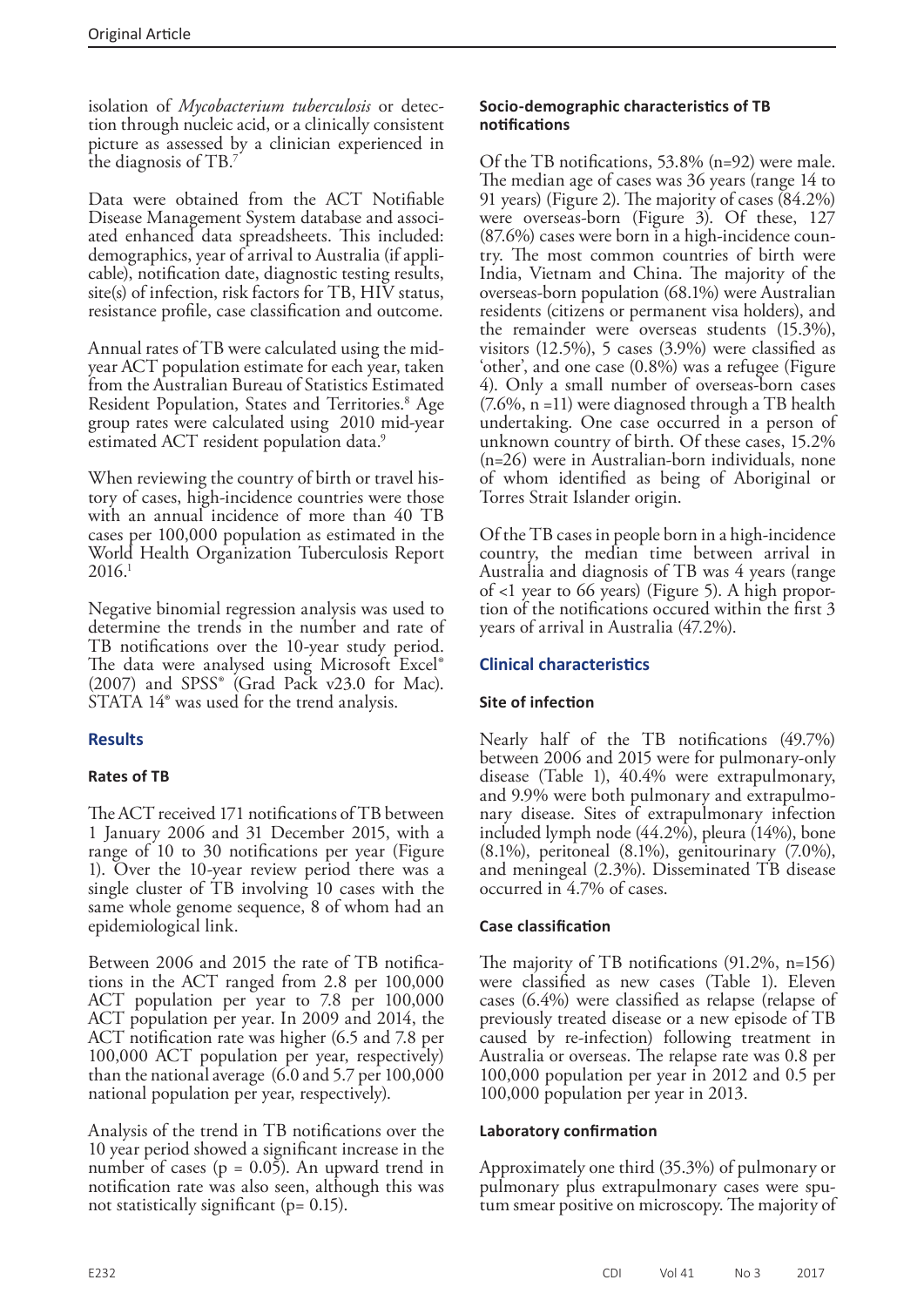

**Figure 1: Number of TB notifications in the ACT and rates of TB notifications per 100,000 population per year in the ACT and Australia, by year, 1 January 2006 to 31 December 2015.**

**Figure 2: Age specific rate of TB notifications, ACT, 1 January 2006 to 31 December 2015.**

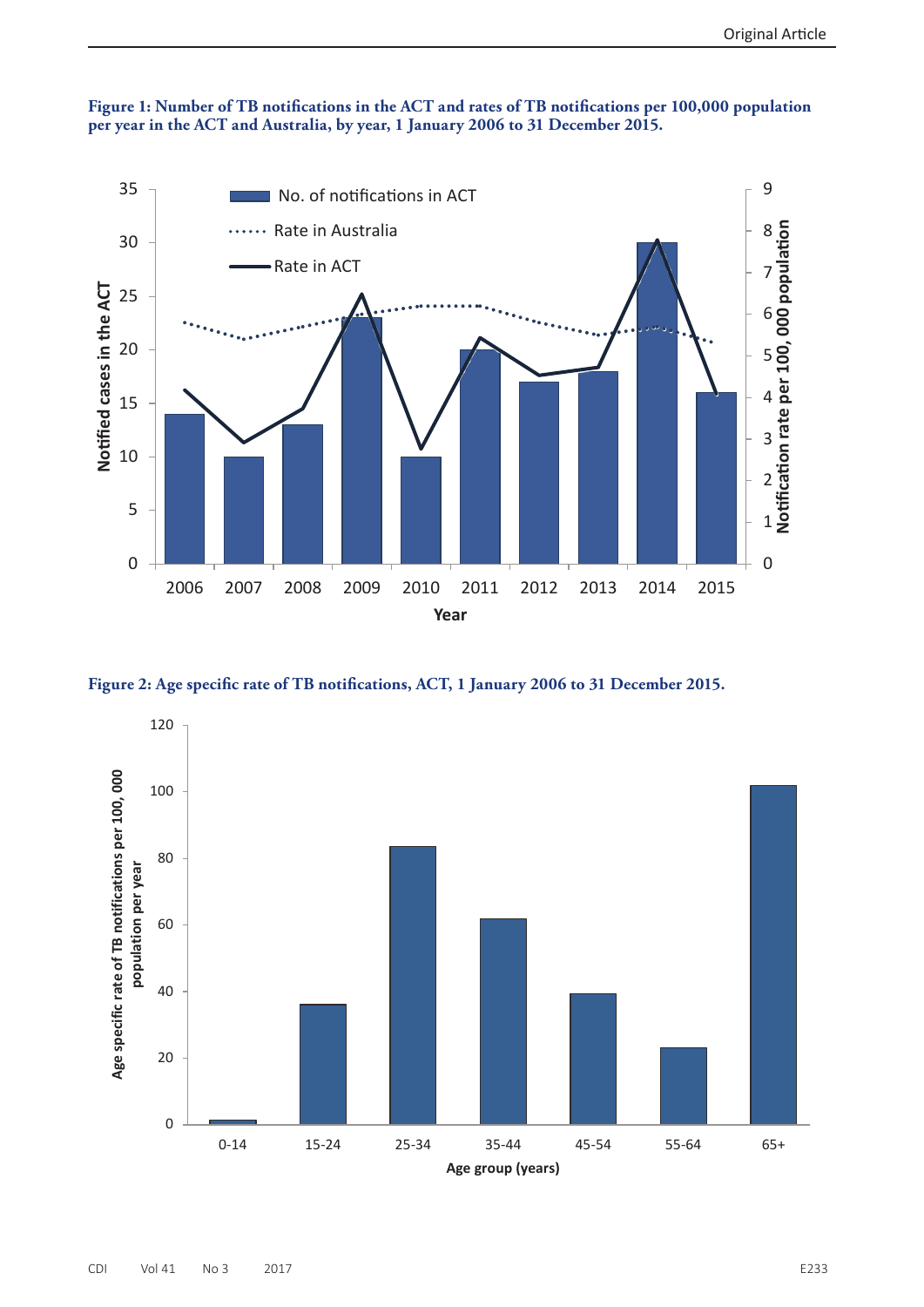**Figure 3: Number and rates per 100,000 ACT population per year of TB notifications in Australian-born versus overseas-born cases, by year, ACT, 1 January 2006 to 31 December 2015.**



**Figure 4: Number of TB notifications by resideny status, ACT, 1 January 2006 to 31 December 2015**

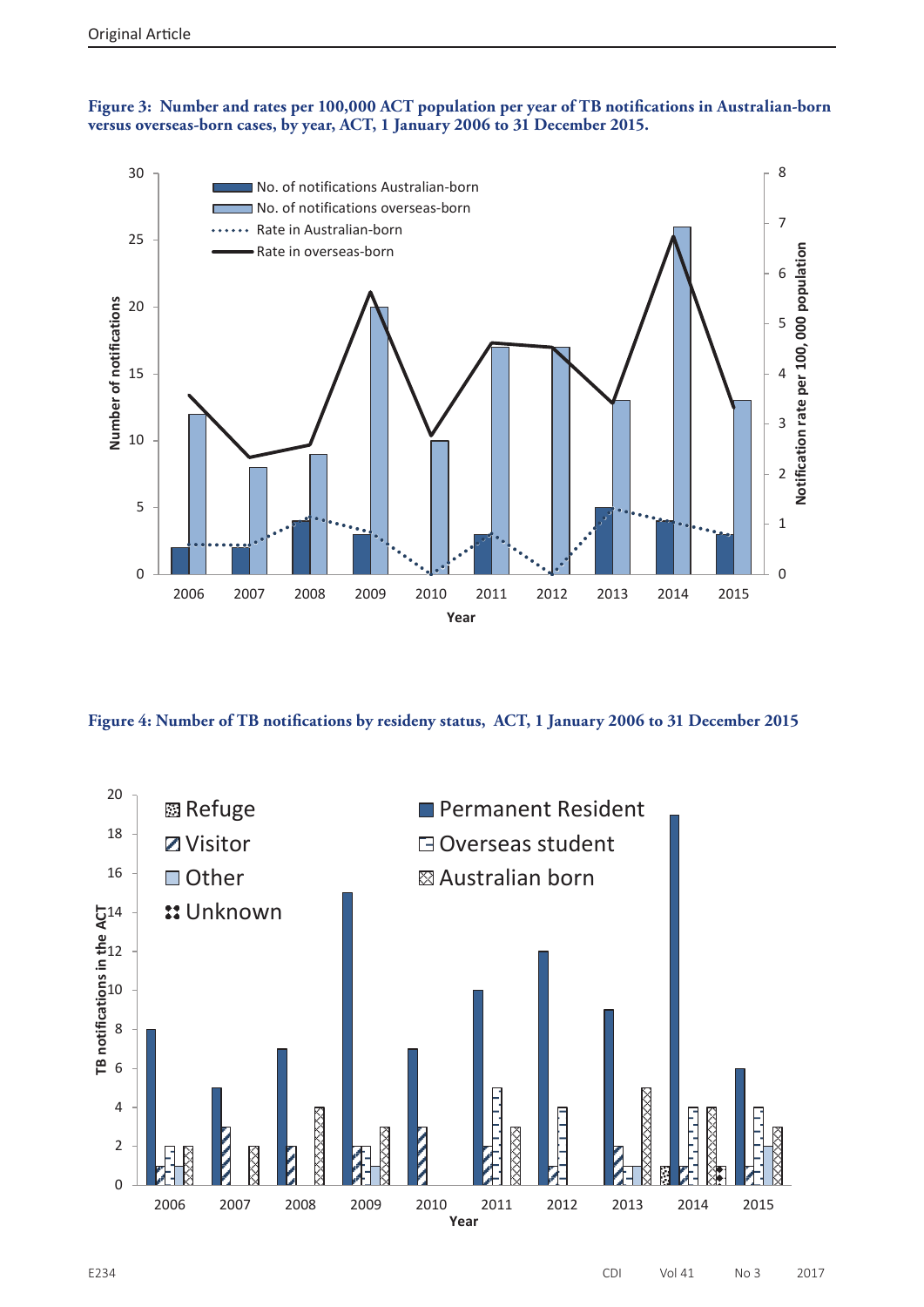#### **Figure 5: Number of years between arrival in Australia and diagnosis of TB for cases born in a high incidence country\* , by number of cases and residency status, and cumulative percentage, ACT 1 January 2006 to 31 December 2015**



**Number of years between arrival in Australia and diagnosis of TB**

\*High-incidence countries were those with an annual incidence of more than 40 TB cases per 100,000 population as estimated in the World Health Organization Tuberculosis Report 2016.<sup>1</sup>

TB cases (78.3%) were either pulmonary sputum culture or other-specimen culture positive. Only 3 cases were diagnosed by PCR only and 12 cases were confirmed by histology only. Twenty-two cases were diagnosed on clinical grounds only (i.e. negative for TB on culture, microscopy, nucleic acid testing and/or histology); of these, 13 cases were diagnosed with pulmonary TB.

#### **HIV co-infection**

Over the 10 year period, the majority of cases (74.3%, n=127) tested as HIV negative and only 5 cases (2.9%) were identified as having HIV co-infection (Table 1). Four of the 5 TB-HIV coinfected cases were born overseas, and four cases were male. Twenty-three percent of TB notifica- tions (n=39) were not tested or had unknown HIV testing history.

#### **Resistance**

There were 23 cases of TB with resistance to one or more anti-tuberculous drugs. Of these, the majority (n=16, 69.6%) had resistance to one drug, most commonly isoniazid. Three cases fit the classifica-

tion of MDR-TB, defined as resistance to at least isoniazid and rifampicin.<sup>10</sup> There were no cases of XDR-TB.

#### **Risk factors**

The most common TB risk factor in the Australianborn population was having a household or close contact with TB  $(30.8\%, n= 8)$  followed by past travel and/or residence in a high-risk country (19.2%, n= 5) (Table 2).In the overseas-born population the most common risk factor was past travel or residence in a high-risk country (86.9%). Prior to 2013, data collected regarding past travel or residence in a high-risk country may have included the country of birth, however following agreement from the National TB Advisory Committee, future recording of this data field was to only include travel and residence in high risk country excluding country of birth.<sup>11</sup>

#### **Treatment and outcomes**

Most TB cases notified between 2006 and 2015 completed treatment (82.5%), with a small proportion (2.9%) still undergoing treatment at the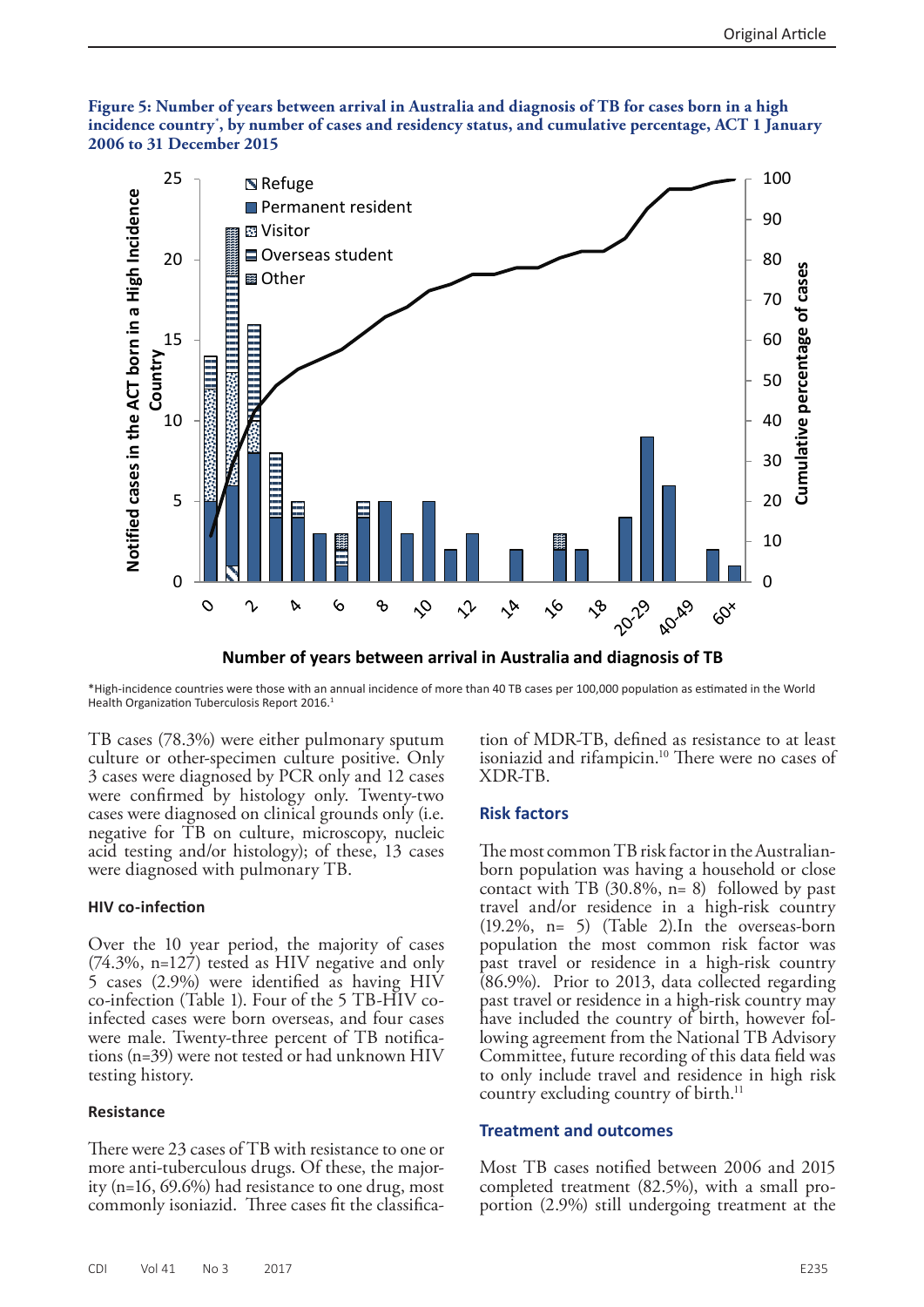|                            |                                                                          | Number (n)     | Percentage (%) |
|----------------------------|--------------------------------------------------------------------------|----------------|----------------|
| Site of infection          | Pulmonary only                                                           | 85             | 49.7           |
|                            | Pulmonary plus other sites                                               | 17             | 9.9            |
|                            | Extra pulmonary only                                                     | 69             | 40.4           |
| Extra pulmonary site *     | Pleural                                                                  | 12             | 14.0           |
|                            | Lymph node                                                               | 38             | 44.2           |
|                            | Genitourinary                                                            | 6              | 7.0            |
|                            | Meningeal                                                                | $\overline{2}$ | 2.3            |
|                            | Bone/joint                                                               | 6              | 7.0            |
|                            | <b>Disseminated TB</b>                                                   | $\overline{4}$ | 4.7            |
|                            | Peritoneal including other GI sites                                      | $\overline{7}$ | 8.1            |
|                            | Other                                                                    | 12             | 14.0           |
| <b>Case classification</b> | New case                                                                 | 156            | 91.2           |
|                            | Relapse following treatment overseas                                     | 7              | 4.1            |
|                            | Relapse following treatment in Australia                                 | 4              | 2.3            |
|                            | Unknown                                                                  | 4              | 2.3            |
| Laboratory confirmation +  | Sputum culture positive                                                  | 74             | 43.2           |
|                            | Other culture positive                                                   | 83             | 48.5           |
|                            | <b>PCR</b>                                                               | 93             | 54.4           |
|                            | Histology                                                                | 64             | 37.4           |
|                            | Nil                                                                      | 22             | 12.9           |
| <b>HIV</b>                 | Negative                                                                 | 127            | 74.3           |
|                            | Positive                                                                 | 5              | 2.9            |
|                            | Not tested/unknown testing history                                       | 39             | 22.8           |
| Resistance                 | <b>Fully Sensitive</b>                                                   | 112            | 65.5           |
|                            | Resistance ≥1 drug (not meeting criteria for multi-drug<br>resistant TB) | 13             | 7.6            |
|                            | Multi-drug resistant TB                                                  | 3              | 1.8            |
|                            | Unable to test sensitivity (culture negative)                            | 43             | 25.1           |

## **Table 1: Clinical characteristics of TB cases, ACT, 1 January 2006 to 31 December 2015.**

\* Categories are not mutually exclusive, one case had more than one extrapulmonary site.

† Categories are not mutually exclusive, some cases had more than one method of laboratory confirmation

time of the review. Of those who completed treatment, only one case had interrupted treat- ment. Among sputum smear and culture positive cases (n=34), 11 (32.3%) met the criteria of being cured (defined as a smear positive, culture positive case who completes treatment and is documented to be culture negative on two separate occasions, one of which is in their last month of treatment). A small proportion of cases (14.6%, n=21) fell under another treatment outcome category: one case died as a result of TB, 11 died from other causes, and 9 had their care transferred to another health facility. Only two cases had an unknown treatment outcome.

#### **Discussion**

Between 2006 and 2015 the ACT experienced low annual TB notifications, ranging from 10 to 30 notifications per year. Over this period, the rate

of TB has generally remained lower than national rates, with the exception of in 2009 and 2014 where the notification rates were higher. The reason behind the high notification rates in these two years is unclear as these cases were not linked to clusters or outbreaks, and screening practices have remained largely unchanged. Of note, in 2009 and 2014 there were a higher number of TB cases in overseas-born permanent residents (figure 4).

Analysis of the trend in the number of TB notifica- tions in the ACT over the 10 year period revealed a statistically significant increase, although the observed upward trend in the notification rate was not statistically significant. This reflects that while the number of TB cases notified has generally increased over the past 10 years, increasing population growth has kept the rate fairly stable. This is consistent with national increases in the number of notifications seen over the same time period.<sup>2</sup>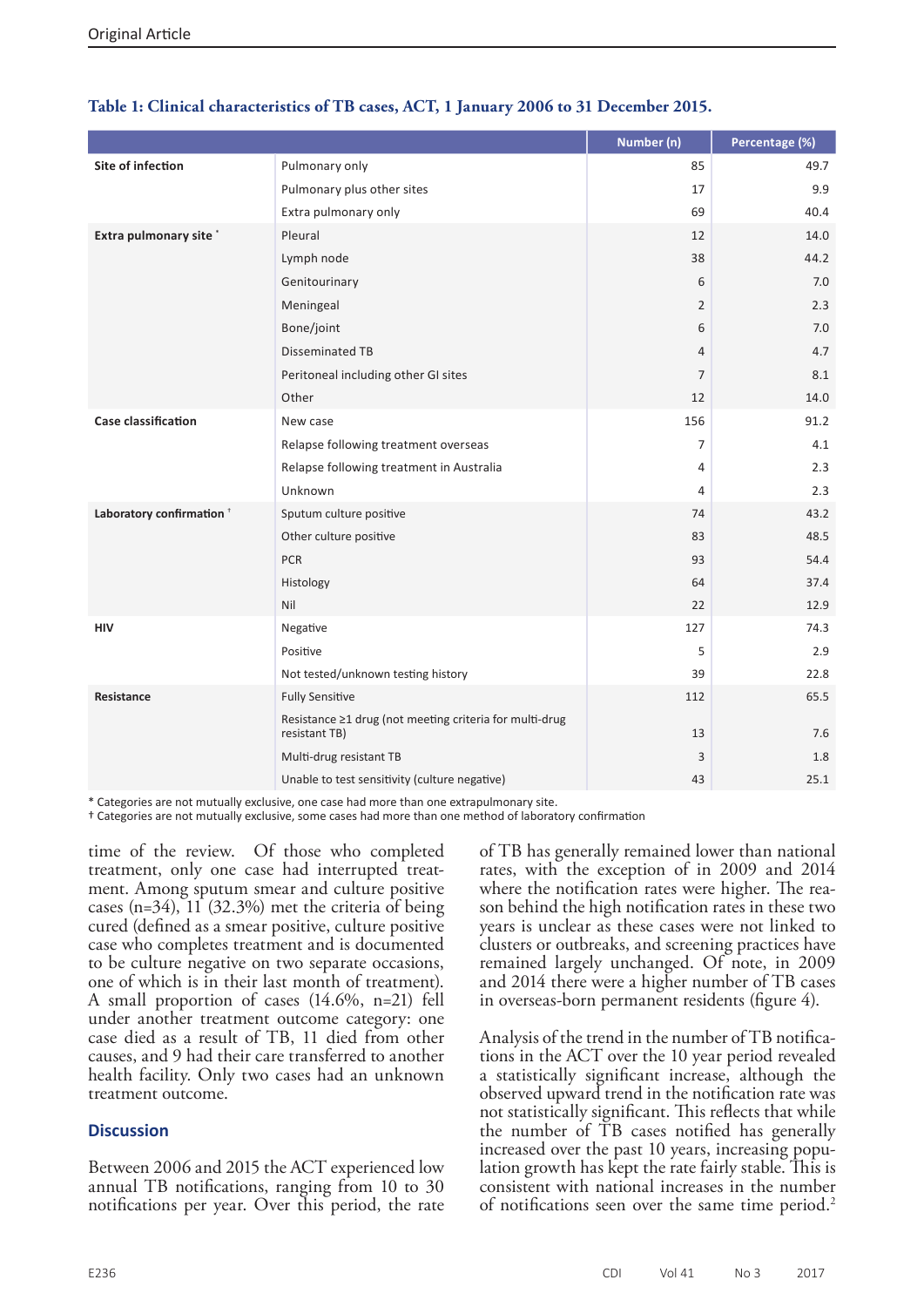|                                                                       | <b>Australian-born</b> |                   | Overseas-born  |                   | <b>Total</b>   |                   |
|-----------------------------------------------------------------------|------------------------|-------------------|----------------|-------------------|----------------|-------------------|
|                                                                       | Number (n)             | Percentage<br>(%) | Number (n)     | Percentage<br>(%) | Number (n)     | Percentage<br>(%) |
| Household or close contact                                            | 8                      | 30.8              | 15             | 10.3              | 23             | 13.5              |
| Ever resided in a correctional<br>facility                            | $\Omega$               | $\mathbf{0}$      | $\overline{2}$ | 1.4               | $\overline{2}$ | 1.2               |
| Ever resided in an aged care<br>facility                              | $\mathbf{1}$           | 3.8               | $\mathbf{0}$   | $\mathbf{0}$      | $\mathbf{1}$   | 0.6               |
| Ever employed in an<br>institution                                    | $\mathbf{1}$           | 3.8               | $\overline{4}$ | 2.8               | 5              | 2.9               |
| Previous employment in<br>health industry                             |                        |                   |                |                   |                |                   |
| Australia                                                             | 3                      | 11.5              | 8              | 5.5               | 11             | 6.4               |
| Overseas                                                              | $\mathbf{0}$           | $\mathbf{0}$      | 8              | 5.5               | 8              | 4.7               |
| Current employment in<br>health industry (past 12<br>months)          |                        |                   |                |                   |                |                   |
| Australia                                                             | $\mathbf{1}$           | 3.8               | 8              | 5.5               | 9              | 5.3               |
| Overseas                                                              | $\mathbf{1}$           | 3.8               | 3              | 2.1               | 4              | 2.3               |
| <b>Ever homeless</b>                                                  | $\mathbf{0}$           | $\mathbf{0}$      | $\overline{4}$ | 2.8               | $\overline{4}$ | 2.3               |
| Past travel to or residence<br>in a high-risk country (> 3<br>months) | 5                      | 19.2              | 126            | 86.9              | 131            | 76.6              |
| Chest X-ray suggestive of old<br>untreated TB                         | $\mathbf{1}$           | 3.8               | 26             | 17.9              | 27             | 15.8              |
| <b>Currently on</b><br>immunosuppressive<br>treatment                 | $\overline{2}$         | 7.7               | $\overline{4}$ | 2.8               | 6              | 3.5               |
| None of the above risk<br>factors                                     | $\overline{7}$         | 26.9              | $\mathbf{1}$   | 0.7               | 8              | 4.7               |
| Not assessed                                                          | $\mathbf{1}$           | 3.8               | $\overline{2}$ | 1.4               | 3              | 1.8               |

## **Table 2: Risk factors for TB cases, ACT, 1 January 2006 to 31 December 2015. ‡**

‡ Risk factor categories are not mutually exclusive, some cases had more than one risk factor

While the overall number of TB notifications in the ACT remains small, there are significant resource implications even with small increases in cases. Appropriate ongoing resourcing of TB services is particularly important as the proportion of the ACT population born overseas is projected to increase in the future.<sup>12, 13</sup>

Most of the notifications over the study period occurred in the overseas-born population, consistent with observations from other jurisdictions in Australia, where the proportion of overseas-born TB cases ranged from 55 to 100% of notifications in 2013.11 In the ACT, overseas-born cases were primarily from high-incidence countries, with a median interval between arrival in Australia and TB diagnosis of 4 years. The majority (67.6%), of overseas-born cases were permanent residents with the second most common group being overseas students (15.2%).

These findings are consistent with national data from 2012 and 2013 which also found the highest proportion of cases amongst these two groups.<sup>11</sup>

Findings from other epidemiological studies in low-incidence countries suggest most cases of TB are due to reactivation of LTBI, rather than people arriving with active disease or as a result of local transmission.14-17

An increased rate of reactivation in migrants from high-incidence countries may be due to a number of factors making this population more susceptible such as acquiring LTBI just prior to migrating, stress, low socioeconomic status, underlying medical conditions or household crowding.<sup>14, 17</sup> Re-exposure to TB when travelling back to their country of birth may also be another important consideration.14

The most common risk factors for TB in the overseas-born population were travel or residence in a high-incidence country (86.9%) and previous chest x-ray findings suggestive of old untreated TB (17.9%). What this points to is the need for sustained efforts to target screening for TB infection among new migrant arrivals. Migrants, refugees and long-term visitors to Australia undergo pre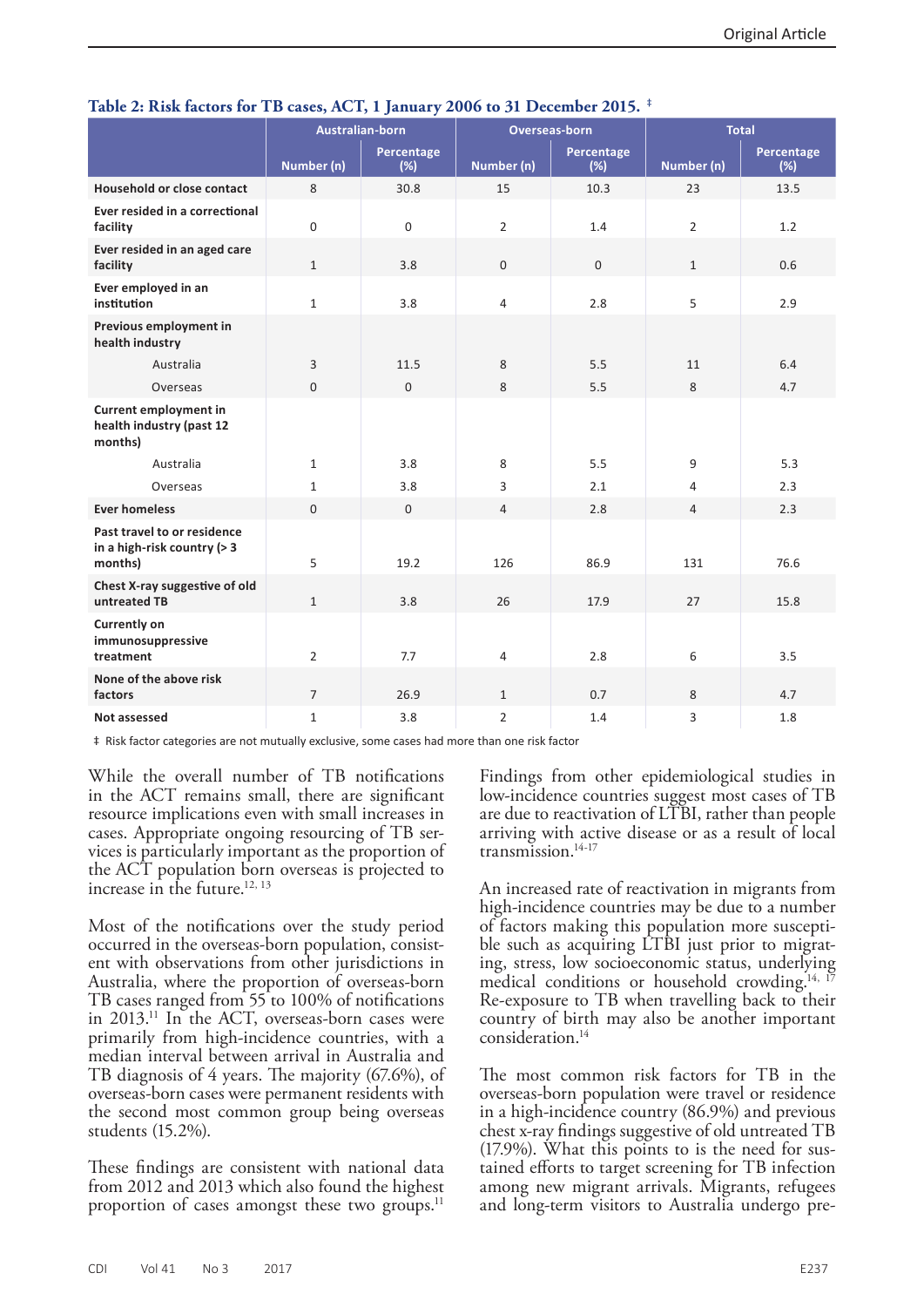migration screening for active disease, with any cases identified required to undergo treatment prior to entering Australia, thereby minimising the risk of spreading TB within Australia.18 Expanding efforts to systematic screening and treatment of LTBI among overseas-born populations, particularly new permanent residents, in Australia is a potentially cost-effective method to further reduce the rates of TB.<sup>14, 19, 20</sup>

Currently, LTBI cases are not reported at a national level, and while screening for LTBI is recommended in some high risk groups such as refugees,18,21there are no national guidelines for LTBI screening. The National TB Advisory Council is currently developing a National Position Statement for the management of LTBI, which would facilitate a coordinated national approach.22 Identification of higher risk populations such as new permanent residents from highincidence countries could allow for more tailored screening approaches, although care would need to be taken to prevent stigmatising groups who are already potentially marginalised.<sup>2</sup>

The most common risk factor for TB amongst Australia-born cases was having a household or close contact with TB (30.8%), highlighting the importance of contact tracing and screening efforts. This is slightly higher than the 2012 and 2013 national data, which reported 26% and 22% of Australian-born cases as having household or close contact with TB as a risk factor, respectively.<sup>11</sup>

The low rates of other high risk groups for LTBI reactivation, such as people living with human immunodeficiency virus (HIV) or those with immunosuppression, observed over the study period suggest that these are not drivers for the persistence of TB in the ACT. However, 23% of TB notifications were not tested for HIV or had unknown testing history. Ideally, all patients with TB should be tested for co-infection with HIV. This is because TB is more common in patients with HIV and the treatment of tuberculosis can be more complex (e.g. the potential for undesirable drug interactions).<sup>24</sup> Indigenous Australians are another high risk group for TB;<sup>11, 25</sup> however none of the cases of TB notified in the ACT were reported as being Aboriginal or Torres Strait Islander Peoples. This may reflect the relatively small Indigenous population living in the ACT compared with other states, or inaccurate identi- fication and/or recording of Aboriginal or Torres Strait status.<sup>26</sup>

Treatment failure and disease relapse are of particular concern, as they can lead to the development of drug-resistant TB and can counter

efforts to reduce TB rates.<sup>27</sup> Global data estimates that 3.3% of new TB diagnoses are multi-drugresistant.(1) In this study, the number of cases with MDR-TB was low (1.8%). Of note, all cases of MDR-TB were people born in high-incidence countries, and all were new cases that had not previously been treated for TB. Over 90% of cases in the ACT were newly diagnosed, however there were a small number of cases of relapse after treatment in either Australia (n=4) or overseas (n=7). Compared to the national relapse rate of 0.2 per 100,000 population per year in 2012 and 2013, the ACT had higher rates of 0.8 and 0.5 per 100,000 population per year, respectively.<sup>11</sup>

Without the use of molecular techniques, it was not possible to determine whether relapse was due to treatment failure or re-infection. Previous studies suggest that recurrent tuberculosis in highincome countries with low rates of tuberculosis is most commonly due to relapse of infection with the same strain.28 Although the overall number of relapse cases is small, over a third of cases were in individuals treated in Australia, which is of concern as relapse in this context is one indicator of TB control. This highlights an area of potential future focus for the ACT and every effort should be made to reduce the relapse rate by identifying high-risk groups for consideration of a longer treatment course (e.g. patients with extensive cavitations on chest X-ray) and to differentiate true relapse from re-infection where possible, using molecular techniques.<sup>28</sup>

A significant number of TB cases were negative on all diagnostic testing,  $(12.9\% , n = 22)$ , with a diagnosis made on clinical grounds only. Lack of diagnostic confirmation has implications for resistance testing and treatment. Over half (59%, n =13) of these cases were pulmonary only, sug- gesting that improved methods of induced sputum collection may help improve diagnostic testing results in these cases.

The use of TB notification data, which is compiled from mandatory reporting of all TB diagnoses in the ACT under the *Public Health Act 1997,* reduces the likelihood that any TB cases will be missed during our study period. Although notifications cannot capture TB cases that remain undiagnosed, this is presumed to be low in Australia due to the availability of free TB services to anyone in the country.<sup>29, 30</sup> This study was conducted using existing notification data without a review of medical charts. Although the data quality and completion of some fields was inconsistent over the study period, this is unlikely to have made an impact on the overall findings. The relatively small number of TB notifications in the ACT reflects the size of this jurisdiction. While this limits the statistical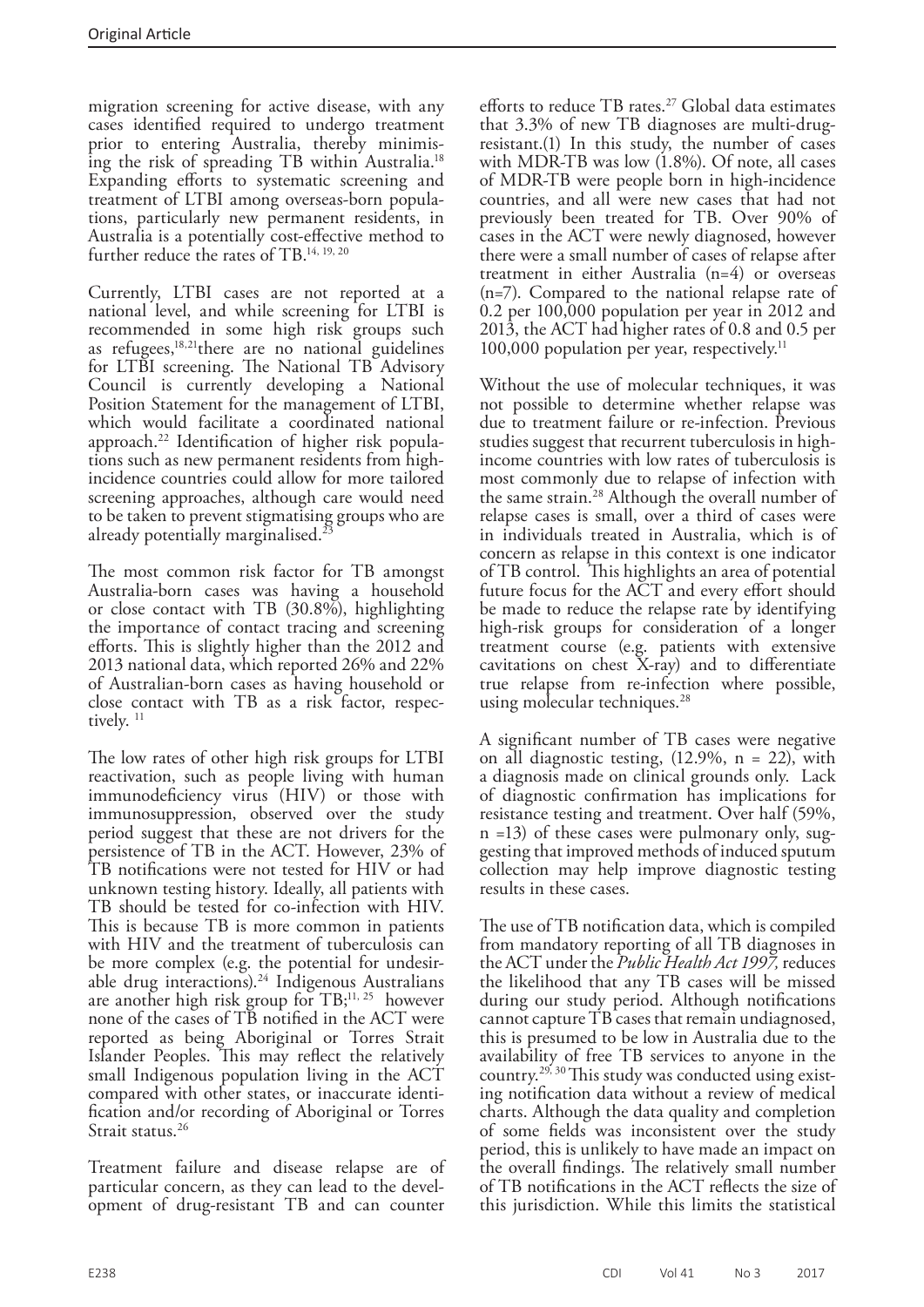power for analysing trends, it was still possible to compare ACT rates with national TB notification rates.

#### **Conclusion**

The number of TB notifications in the ACT has remained relatively low over the past 10 years although it appears to be increasing. The majority of TB notifications are in the overseas-born population. This highlights a potential group that can be identified for more targeted screening and intervention programs to work towards eliminating TB in Australia. Managing an increasing number of TB cases in the ACT, as well as screening for and treating LTBI in high-risk groups, has significant resource implications. Future national and jurisdictional plans to address the goal of TB elimination will need to take this into account.

#### **Authors and affiliations**

- Dr Belinda J. Jones (Corresponding author), Former Public Health Medicine Registrar, Health Protection Service, Population Health Protection and Prevention, ACT Health, Canberra ACT.
- Address: HNE Population Health, Locked Bag 10, Wallsend NSW 2287.
- Email: [Belinda.Jones1@hnehealth.nsw.gov.au](mailto:Belinda.Jones1@hnehealth.nsw.gov.au) Ph: (02) 4924 6353
- Dr Vanessa Johnston, Public Health Physician, Office of the Chief Health Officer, Population Health Protection and Prevention, ACT Health, Canberra ACT.
- Dr Ranil D. Appuhamy, Public Health Physician, Office of the Chief Health Officer, Population Health Protection and Prevention, ACT Health, Canberra ACT.
- Dr Marlena C. Kaczmarek, Epidemiologist & Surveillance Coordinator, Communicable Disease Control Section, Health Protection Service, Population Health Protection and Prevention, ACT Health, Canberra ACT.
- Associate Professor Mark Hurwitz, Respiratory Physician, Department of Respiratory and Sleep Medicine, ACT Health, Canberra ACT.

#### **Acknowledgements**

We would like to thank Hai Phung and Oscar Yang for statistical advice and assistance.

We would also like to thank the ACT Health TB clinic nurses for their assistance in collecting the notification data.

#### **References**

- 1. World Health Organization. Global tuberculosis report 2016 Geneva: World Health Organization; 2016 [Available from: [http://apps.who.int/iris/bitstr](http://apps.who.int/iris/bitstream/10665/250441/1/9789241565394-eng.pdf?ua=1) [eam/10665/250441/1/9789241565394-eng.pdf?ua=1](http://apps.who.int/iris/bitstream/10665/250441/1/9789241565394-eng.pdf?ua=1).
- 2. National Notifiable Disease Surveillance System Summary tables for selected single disease [Internet]. Department of Health. Last updated 27/9/2016 [cited 30/9/16]. Available from: [http://www9.health.gov.au/cda/source/cda-index.](http://www9.health.gov.au/cda/source/cda-index.cfm) [cfm.](http://www9.health.gov.au/cda/source/cda-index.cfm)
- 3. National Notifiable Diseases Surveillance System, 1 October to 31 December 2015. *Communicable Diseases Intelligence*. 2016;40(1):E170-6.
- 4. Islam T, Hiatt T, Hennig C, Nishikiori N. Drug-resistant tuberculosis in the WHO Western Pacific Region. *Western Pacific surveillance and response journal* : WPSAR. 2014;5(4):34- 46.
- 5. Aia P, Kal M, Lavu E, John LN, Johnson K, Coulter C, et al. The Burden of Drug-Resistant Tuberculosis in Papua New Guinea: Results of a Large Population-Based Survey. *PloS one*. 2016;11(3):e0149806.
- 6. Australian Bureau of Statistics. Australian Capital Territory (GCCSA): Australian Bureau of Statistics; [updated Last updated 31/03/2017. Available from: [http://stat.abs.gov.](http://stat.abs.gov.au/itt/r.jsp?RegionSummary®ion=8ACTE&dataset=ABS_REGIONAL_ASGS&geoconcept=REGION&datasetASGS=ABS_REGIONAL_ASGS&datasetLGA=ABS_REGIONAL_LGA®ionLGA=REGION®ionASGS=REGION) [au/itt/r.jsp?RegionSummary&region=8ACTE&dataset=](http://stat.abs.gov.au/itt/r.jsp?RegionSummary®ion=8ACTE&dataset=ABS_REGIONAL_ASGS&geoconcept=REGION&datasetASGS=ABS_REGIONAL_ASGS&datasetLGA=ABS_REGIONAL_LGA®ionLGA=REGION®ionASGS=REGION) [ABS\\_REGIONAL\\_ASGS&geoconcept=REGION&datasetAS](http://stat.abs.gov.au/itt/r.jsp?RegionSummary®ion=8ACTE&dataset=ABS_REGIONAL_ASGS&geoconcept=REGION&datasetASGS=ABS_REGIONAL_ASGS&datasetLGA=ABS_REGIONAL_LGA®ionLGA=REGION®ionASGS=REGION) [GS=ABS\\_REGIONAL\\_ASGS&datasetLGA=ABS\\_REGIONAL\\_](http://stat.abs.gov.au/itt/r.jsp?RegionSummary®ion=8ACTE&dataset=ABS_REGIONAL_ASGS&geoconcept=REGION&datasetASGS=ABS_REGIONAL_ASGS&datasetLGA=ABS_REGIONAL_LGA®ionLGA=REGION®ionASGS=REGION) [LGA&regionLGA=REGION&regionASGS=REGION](http://stat.abs.gov.au/itt/r.jsp?RegionSummary®ion=8ACTE&dataset=ABS_REGIONAL_ASGS&geoconcept=REGION&datasetASGS=ABS_REGIONAL_ASGS&datasetLGA=ABS_REGIONAL_LGA®ionLGA=REGION®ionASGS=REGION).
- Communicable Diseases Network Australia. Australian national notifiable diseases and case definitions: Tuberculosis case definition Department of Health 22/12/2010 [Available from: [http://www.health.gov.au/](http://www.health.gov.au/internet/main/publishing.nsf/Content/cda-surveil-nndss-casedefs-cd_tb.htm) [internet/main/publishing.nsf/Content/cda-surveil-nndss](http://www.health.gov.au/internet/main/publishing.nsf/Content/cda-surveil-nndss-casedefs-cd_tb.htm)[casedefs-cd\\_tb.htm](http://www.health.gov.au/internet/main/publishing.nsf/Content/cda-surveil-nndss-casedefs-cd_tb.htm).
- 8. 3101.0 Australian Demographic Statistics, Table 4. Estimated Resident Population, States and Territories (Number) [Internet]. Australian Bureau of Statistics. March 2016 [cited 1/9/16]. Available from: [http://www.](http://www.abs.gov.au/AUSSTATS/abs@.nsf/DetailsPage/3101.0Mar%202016?OpenDocument) [abs.gov.au/AUSSTATS/abs@.nsf/DetailsPage/3101.0Mar](http://www.abs.gov.au/AUSSTATS/abs@.nsf/DetailsPage/3101.0Mar%202016?OpenDocument)  [2016?OpenDocument](http://www.abs.gov.au/AUSSTATS/abs@.nsf/DetailsPage/3101.0Mar%202016?OpenDocument).
- 9. 3101.0 Australian Demographic Statistics, Table 58. Estimated Resident Population By Single Year Of Age, Australian Capital Territory [Internet]. Australian Bureau of Statistics. March 2016 [cited 2/5/17]. Available from: [http://www.abs.gov.au/AUSSTATS/abs@.nsf/](http://www.abs.gov.au/AUSSTATS/abs@.nsf/DetailsPage/3101.0Mar%202016?OpenDocument) [DetailsPage/3101.0Mar 2016?OpenDocument](http://www.abs.gov.au/AUSSTATS/abs@.nsf/DetailsPage/3101.0Mar%202016?OpenDocument).
- 10. National Tuberculosis Advisory Committee multi-drug resistant tuberculosis: information paper (October 2007). *Communicable Diseases Intelligence quarterly report.*  2007;31(4):406-9.
- 11. Toms C, Stapledon R, Waring J, Douglas P. Tuberculosis notifications in Australia, 2012 and 2013. *Communicable Diseases Intelligence quarterly report.* 2015;39(2):E217-35.
- 12. ACT Government Treasury. ACT Population Projections: 2013 to 2062 Projected ACT Population Last updated 17 February 2015 [Available from: [http://apps.treasury.act.](http://apps.treasury.act.gov.au/demography/projections/act/total) [gov.au/demography/projections/act/total](http://apps.treasury.act.gov.au/demography/projections/act/total).
- 13. Australian Bureau of Statistics. 3222.0- Population Projections, Australia, 2012 (base) to 2101: ABS; Released 26 November 2013 [updated 4/03/16. Available from: [http://www.abs.gov.au/ausstats/abs@.nsf/](http://www.abs.gov.au/ausstats/abs@.nsf/Latestproducts/3222.0Main%20Features12012%20(base)%20to%202101?opendocument&tabname=Summary&prodno=3222.0&issue=2012%20(base)%20to%202101&num=&view) [Latestproducts/3222.0Main Features12012 \(base\) to](http://www.abs.gov.au/ausstats/abs@.nsf/Latestproducts/3222.0Main%20Features12012%20(base)%20to%202101?opendocument&tabname=Summary&prodno=3222.0&issue=2012%20(base)%20to%202101&num=&view)  [2101?opendocument&tabname=Summary&prodno=3222.](http://www.abs.gov.au/ausstats/abs@.nsf/Latestproducts/3222.0Main%20Features12012%20(base)%20to%202101?opendocument&tabname=Summary&prodno=3222.0&issue=2012%20(base)%20to%202101&num=&view) [0&issue=2012%20\(base\)%20to%202101&num=&view](http://www.abs.gov.au/ausstats/abs@.nsf/Latestproducts/3222.0Main%20Features12012%20(base)%20to%202101?opendocument&tabname=Summary&prodno=3222.0&issue=2012%20(base)%20to%202101&num=&view)=.
- 14. Pareek M, Greenaway C, Noori T, Munoz J, Zenner D. The impact of migration on tuberculosis epidemiology and control in high-income countries: a review. *BMC medicine.*  2016;14:48.
- 15. Kamper-Jorgensen Z, Andersen AB, Kok-Jensen A, Bygbjerg IC, Thomsen VO, Lillebaek T. Characteristics of non-clustered tuberculosis in a low burden country. *Tuberculosis*  (Edinburgh, Scotland). 2012;92(3):226-31.
- 16. Kamper-Jorgensen Z, Andersen AB, Kok-Jensen A, Kamper-Jorgensen M, Bygbjerg IC, Andersen PH, et al. Migrant tuberculosis: the extent of transmission in a low burden country. *BMC infectious diseases*. 2012;12:60.